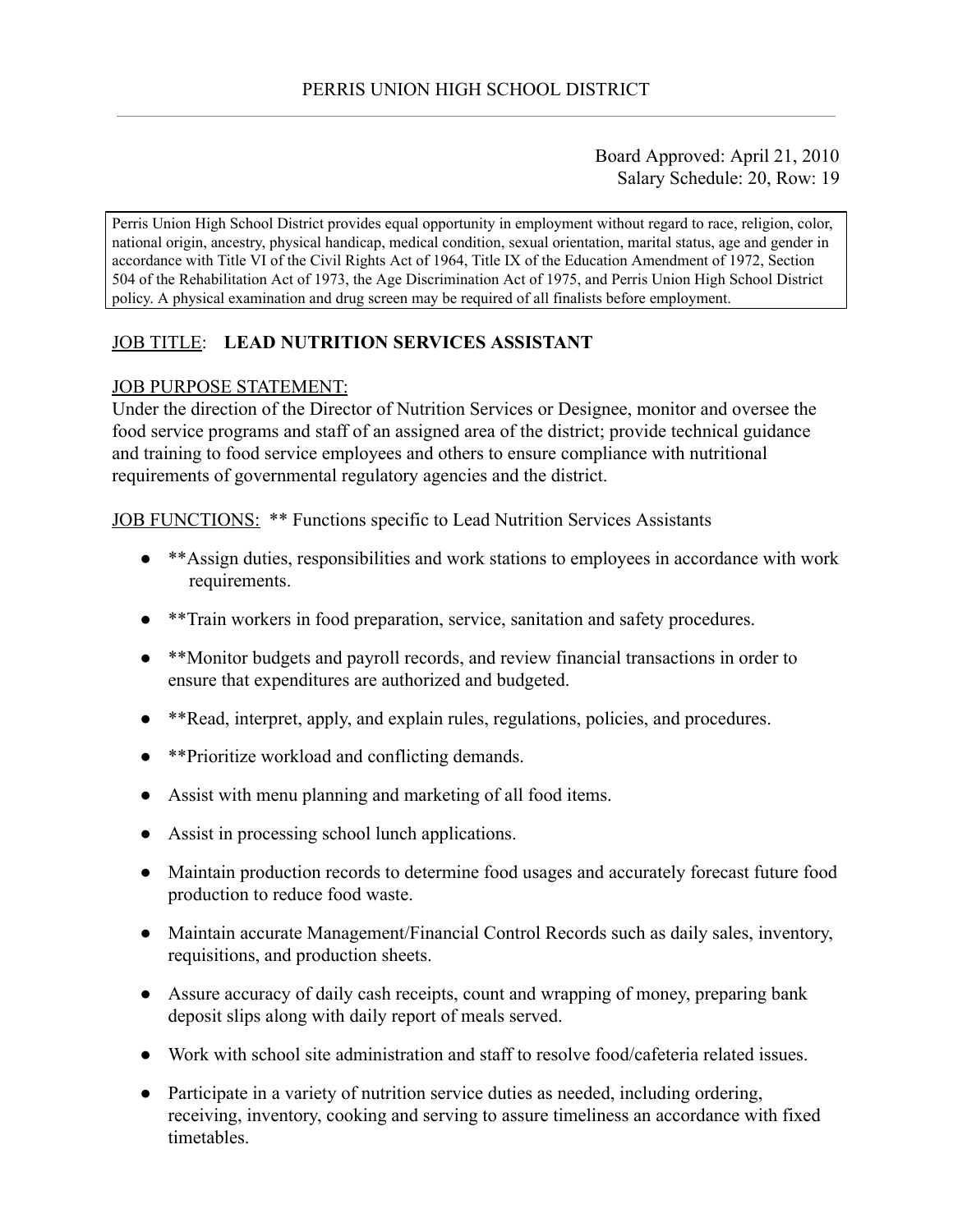### JOB FUNCTIONS – continued

- Assist in the preparation of food items following standard procedures.
- Use manual and/or electric appliances to clean, peel, slice, and trim foods.
- Serve food items to students and staff according to established procedures.
- Replenish foods at serving stations, salad bars and buffet meals.
- Prepare lunch carts for service at designated sites on campus.
- Unload carts for service at designated sites on campus.
- Operate a la carte locations and sell food to students.
- Operate a point of sale computer station.
- Receive cash and make change.
- Make simple arithmetic computations.
- Operate a cash register as needed.
- Operate a variety of kitchen equipment including mixer, slicer, steamer, dishwasher, warmer, oven and others.
- Inform Director of Nutrition Services when supplies are getting low or equipment is not working properly.
- Wash pots and pans in three compartment sink.
- Clean, wash and sanitize counters, steam tables, and other equipment.
- Remove trash and clean kitchen garbage containers.
- Assist in storage and inventory of food service supplies and materials.
- Store food in designated containers and storage areas to prevent spoilage.
- Maintain food service equipment and facilities in clean and sanitary conditions.
- Operate standard kitchen equipment, appliances and utensils in a safe and efficient manner.
- Understand and follow oral and written directions.
- Establish and maintain effective working relationships with others.
- Maintain consistent, punctual and regular attendance.